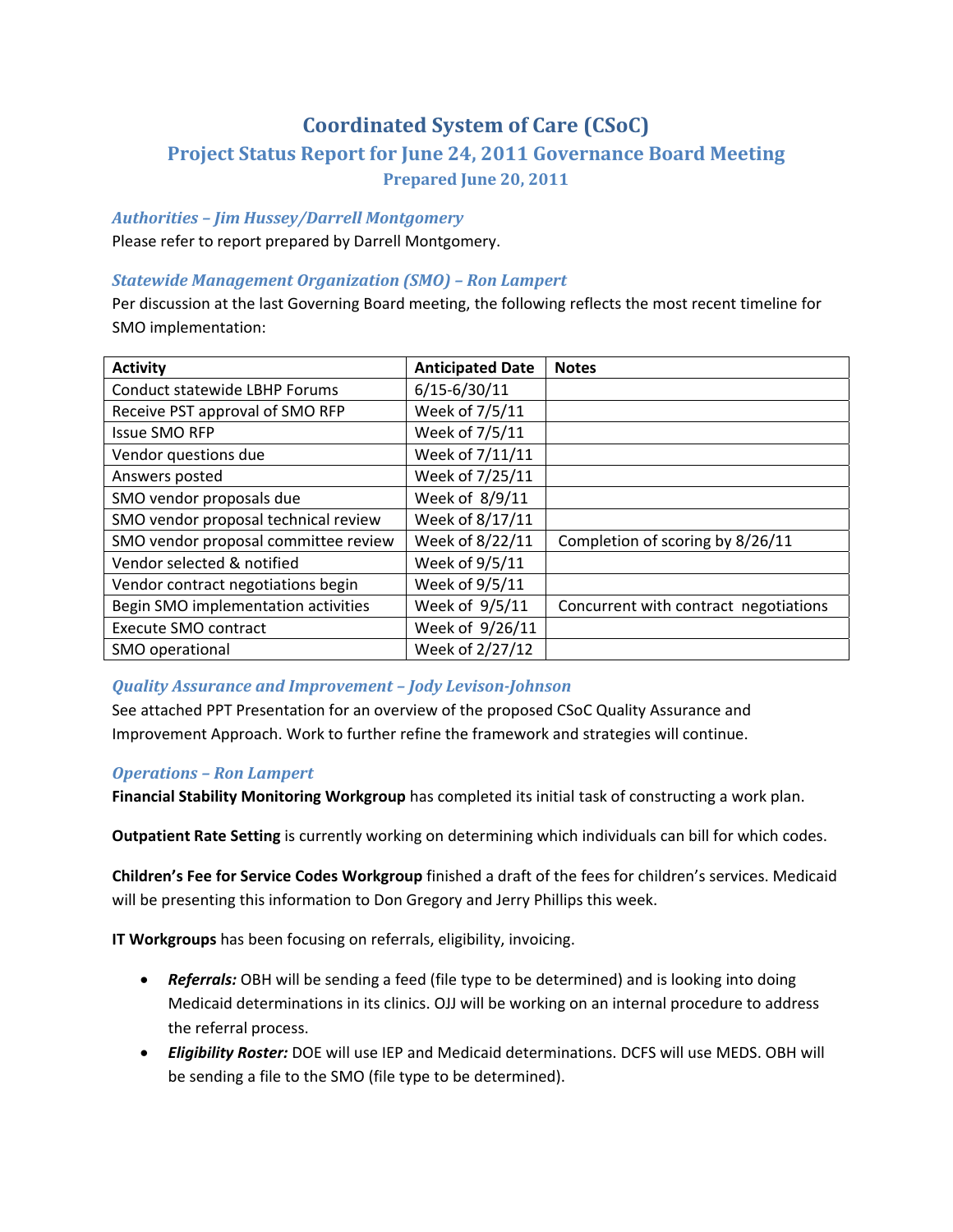• *Invoicing:* A subgroup that was comprised of all agencies was formed and all approved a draft process which included the invoice field needed by all agencies. The Operations Workgroup will review, approve, and send on to the Financial Stability Workgroup.

## *Training and Technical Assistance Report – Jody LevisonJohnson*

The CSoC Team met on Monday June 20<sup>th</sup> and discussed training and technical assistance needs. Some of these needs are specific to CSoC and some are related to the Louisiana Behavioral Health Partnership. We will be working to pull together an overall framework that identifies the various audiences for training and also the specific content needs. This will allow the CSoC Team to ensure training reaches all intended audiences and covers all necessary topics in a non‐duplicative and efficient way (including building on existing resources and capability within the State).

### Next steps

- (1) Janice Zube from the CSoC Team will be working to pull together an overall framework that identifies the various audiences for training and also the specific content needs.
- (2) Janice will reach out to the many groups that have focused on this topic thus far as well as others to ensure all needs are unearthed and responded to.

## *Wraparound Agency (WAA)/Family Support Organization Implementation – Jody Levison-Johnson*

### Phase I implementing regions (Regions 2, 7, 8, and 9)

Initial contacts are being made with the regions. The CSoC Team discussed possible approaches to orient the Phase I cohort including:

- Convening a Phase I Implementation Institute: providing initial information as a large group
- Conducting individualized sessions with each region that incorporates aspects of a more thorough needs assessment process
- Provision of individualized and group training and TA based on needs assessment results
- Forming a Phase I implementation Learning Community that allows the regions to share progress, areas of strength and challenges with one another in a transparent and supportive manner.

### Next steps

- (1) Jody will meet with volunteers from the CSoC Team (Janice Zube & Yvonne Diaz Domingue) to map out an Implementation Institute approach and develop a budget.
- (2) Follow‐up contact will be made with all regions to begin implementation planning.

### Jefferson Parish

• John Ryals initiated contact with CSoC Director immediately after receiving the notification letter from the Governance Board.